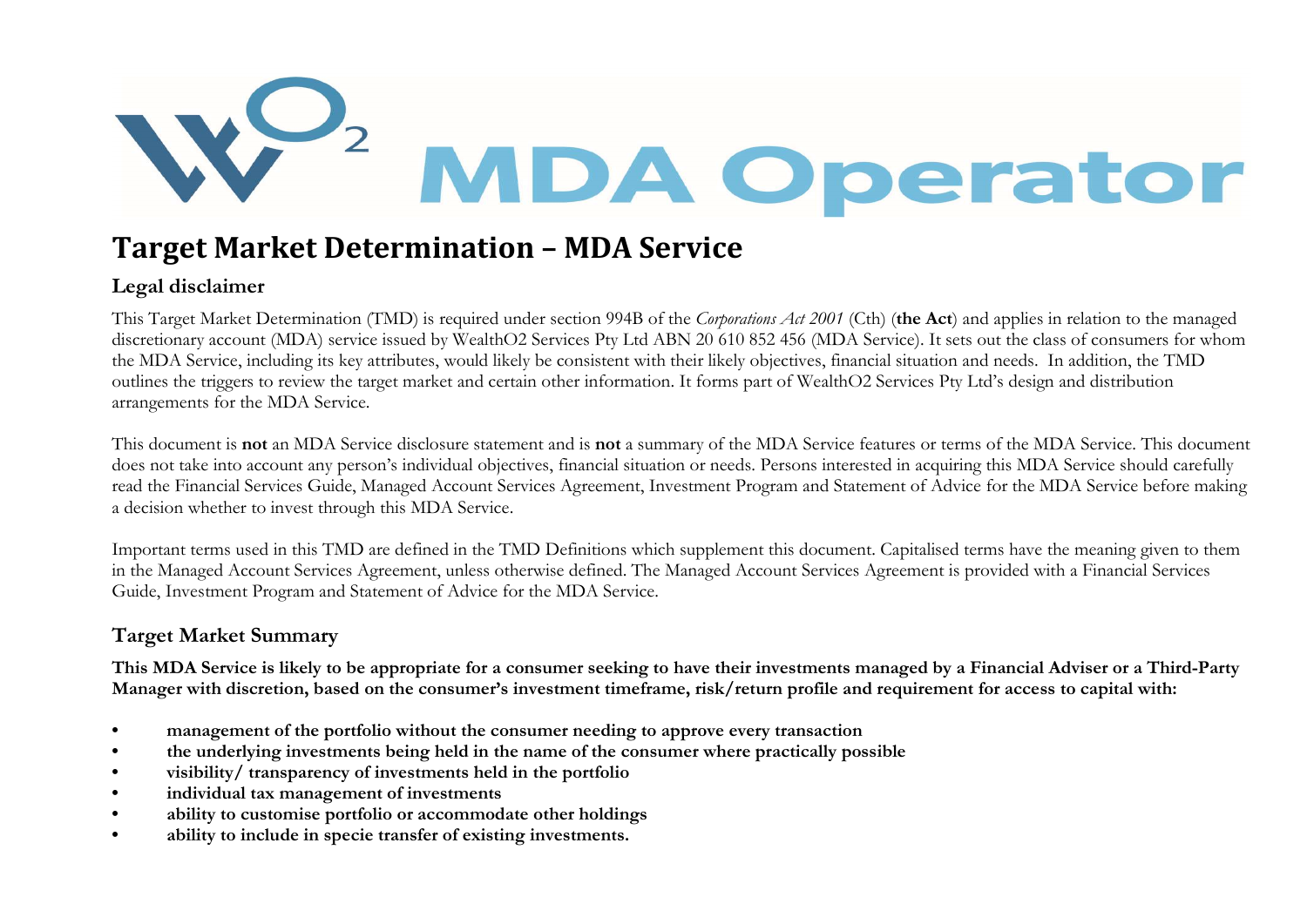## MDA Service Description

The MDA Service allows consumers to receive discretionary portfolio management services from a Financial Adviser and/or a Third-Party Manager that include the purchase and sale of investments in a range of asset classes as set out in an agreed investment program. The MDA Service includes the monitoring and execution of transactions to ensure compliance with the agreed discretionary arrangement, the execution of any purchase or sale of investments as determined by a Financial Adviser and/or a Third-Party Manager, administering the investments on behalf of the consumer and reporting to the Financial Adviser and the consumer.

## Key Attributes of the MDA Service

This MDA Service is designed to be distributed through Australian Financial Services Licensees (AFSLs) and their representatives who are contracted with the Issuer of the MDA Service. A consumer must have received personal financial product advice from a representative of an AFSL (Financial Adviser) to be able to invest in the MDA Service.

The MDA Service enables a consumer to receive discretionary portfolio management services from a Financial Adviser and/or a Third-Party Manager that meets a consumer's investment timeframe, risk/return profile and requirement for access to capital across any investment timeframe, any risk/ return profile, any access to capital requirement and any other specific requirement of the consumer. The MDA Service is structured to hold assets in the name of the consumer wherever feasible, with a broad range of investable security types available to be included in the discretionary arrangement which is published in an Investment Program.

To facilitate the MDA Service, the consumer must:

- implement an agreement with an approved stockbroker to transact and hold ASX listed securities including mFunds, ETFs and other listed entities in the consumer's name on CHESS
- implement an agreement with an approved stockbroker to transact and hold international securities
- implement an agreement with uXchange to transact and hold unlisted managed funds
- implement an agreement with a specialist term deposit provider to transact and hold term deposits
- have a linked Cash Management Agreement (CMA) which provides general withdrawal authority to MDA Operator Pty Ltd for the MDA Service and facilitates all MDA Service transactions.

All reporting for the MDA Service is available electronically with continuous reporting to consumers and their Financial Adviser.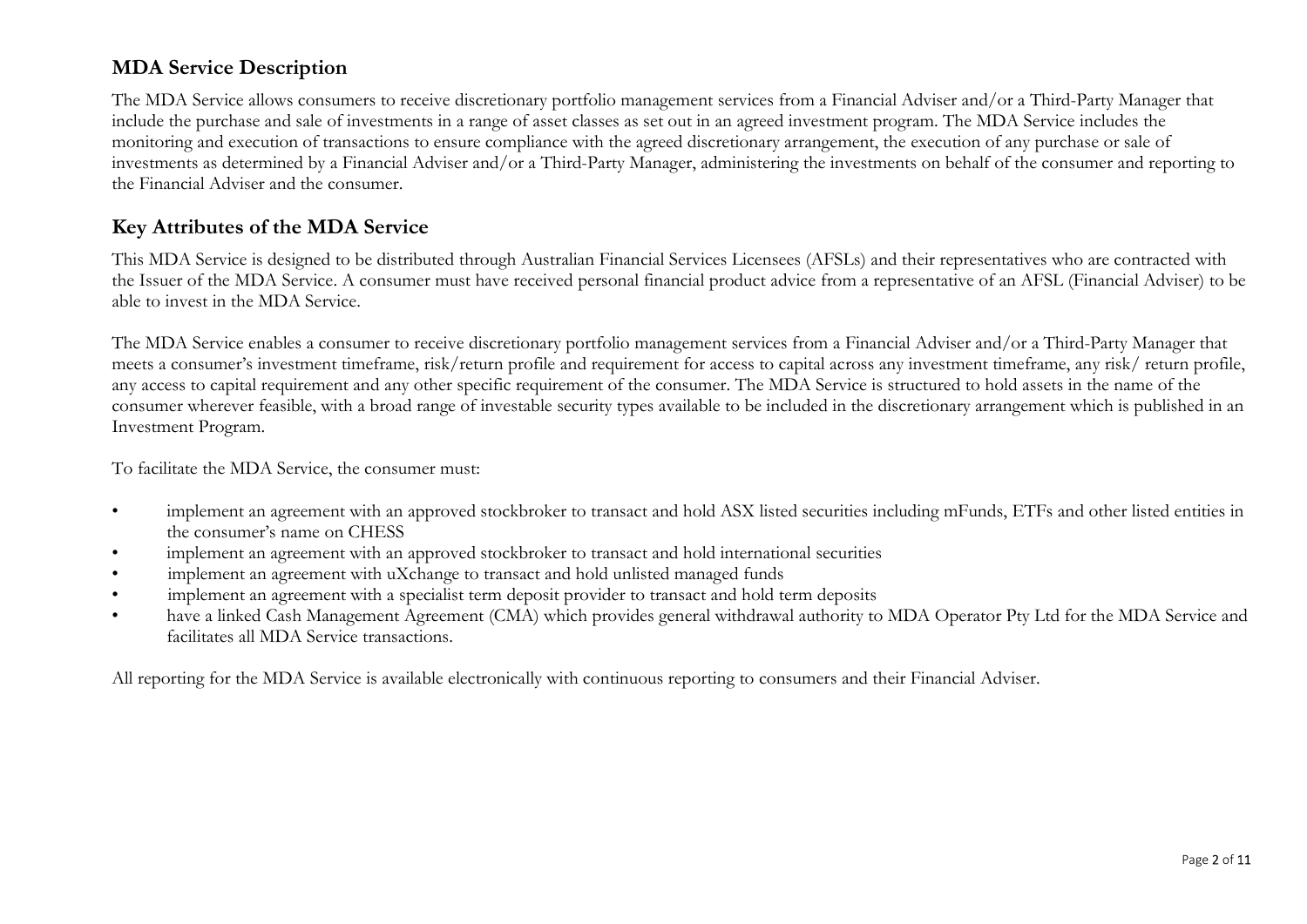### Fund and Issuer identifiers

| <b>Issuer</b>      | WealthO2 Services Pty Ltd |
|--------------------|---------------------------|
| <b>Issuer ABN</b>  | 20 610 852 456            |
| <b>Issuer AFSL</b> | 500032                    |
| Date TMD approved  | 5 October 2021            |
| <b>TMD Version</b> |                           |
| <b>TMD Status</b>  | Durrent.                  |

## Description of Target Market

This part is required under section 994B(5)(b) of the Act.

#### TMD indicator key

The Consumer Attributes for which the product is likely to be appropriate have been assessed using a red/amber/green rating methodology with appropriate colour coding:

In target market Potentially in target market Not considered in target market

#### Instructions

In the tables below, Column 1, Consumer Attributes, indicates a description of the likely objectives, financial situation and needs of the class of consumers that are considering the MDA Service. Column 2, TMD indicator, indicates whether a consumer meeting the attribute in column 1 is likely to be in the target market for the MDA Service.

Generally, a consumer is unlikely to be in the target market for the MDA Service if:

- one or more of their Consumer Attributes correspond to a red rating, or
- three or more of their Consumer Attributes correspond to an *amber* rating.

Definitions of terms are in the attachment or otherwise in the Managed Account Services Agreement.

#### Investment products and diversification

A consumer (or class of consumer) may intend to hold the MDA Service as part of a diversified portfolio (typically with an intended product use of satellite/small allocation or core component). In such circumstances, the MDA Service should be assessed against the consumer's attributes for the relevant portion of the portfolio, rather than the consumer's portfolio as a whole. For example, a consumer may seek to construct a conservative portfolio with a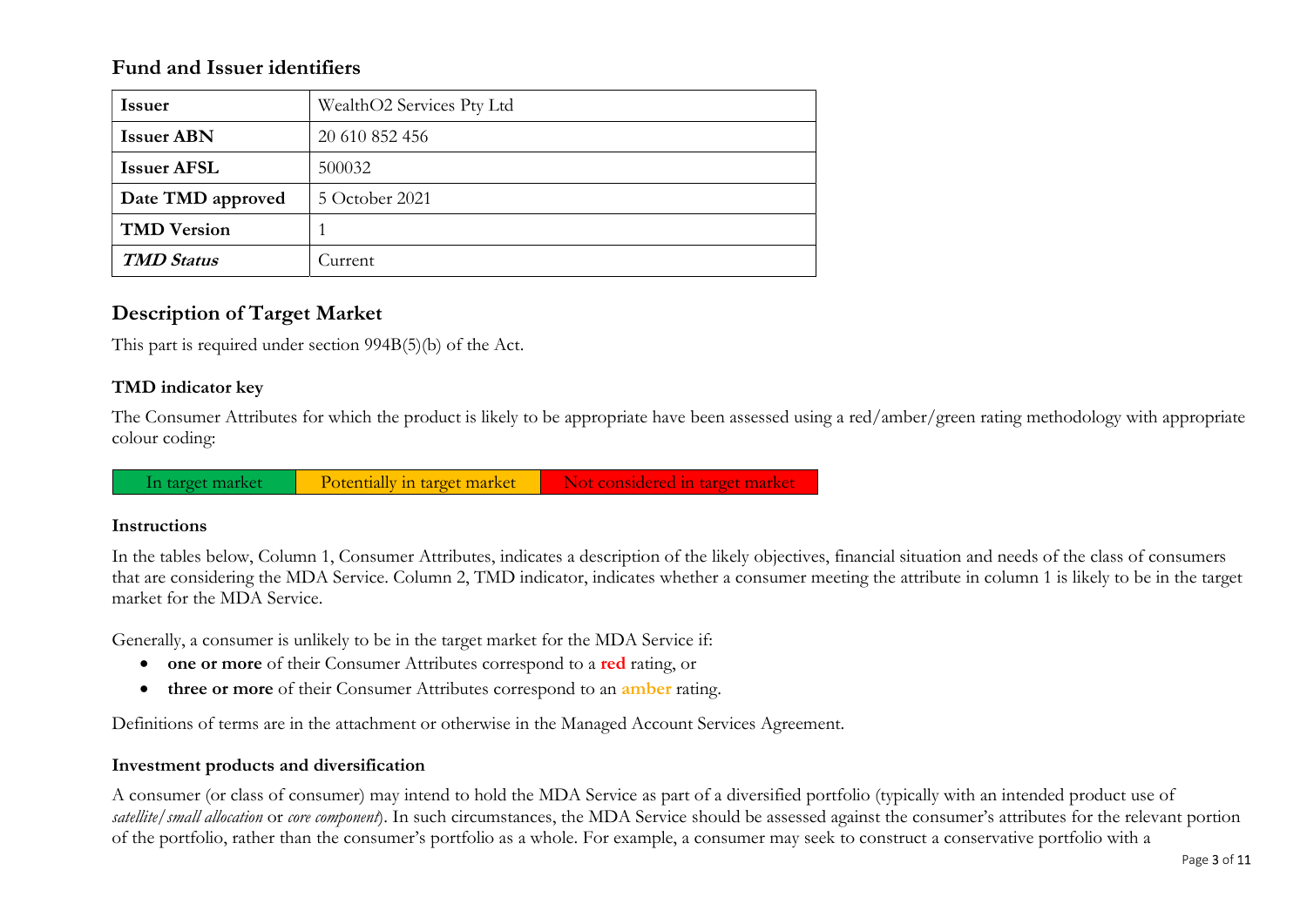satellite/small allocation to growth assets. In this case, it may be likely that the MDA Service with a High or Very High risk/return profile is consistent with the consumer's objectives for that allocation notwithstanding that the risk/return profile of the consumer as a whole is Low or Medium. In making this assessment, distributors should consider all features of a product (including its key attributes).

| <b>Consumer Attributes</b>                                                |                      | <b>MDA Service Description including Key Attributes</b>                                                                                                                                                                                                                                                                |  |
|---------------------------------------------------------------------------|----------------------|------------------------------------------------------------------------------------------------------------------------------------------------------------------------------------------------------------------------------------------------------------------------------------------------------------------------|--|
| Consumer's investment objective                                           | <b>TMD</b> Indicator |                                                                                                                                                                                                                                                                                                                        |  |
| Capital Growth                                                            |                      | The MDA Service is intended to be used by a consumer seeking to achieve one or more                                                                                                                                                                                                                                    |  |
| Capital Preservation                                                      |                      | of capital growth, capital preservation or an income distribution investment objective<br>across a broad range of investable security types and securities                                                                                                                                                             |  |
| Capital Guaranteed                                                        |                      |                                                                                                                                                                                                                                                                                                                        |  |
| <b>Income Distribution</b>                                                |                      |                                                                                                                                                                                                                                                                                                                        |  |
| Consumer's intended use of the<br>MDA Service (% of Investable<br>Assets) | <b>TMD</b> Indicator |                                                                                                                                                                                                                                                                                                                        |  |
| Solution/Standalone (75-100%)                                             |                      | The MDA Service is intended to be used to deliver a consumer's primary portfolio<br>objective given a broad range of security types are available to be selected from. The<br>MDA Service may be suitable for a core or a satellite allocation where a consumer wishes<br>to blend the MDA Service with other products |  |
| Core Component (25-75%)                                                   |                      |                                                                                                                                                                                                                                                                                                                        |  |
| Satellite/small allocation (<25%)                                         |                      |                                                                                                                                                                                                                                                                                                                        |  |
| Consumer's investment timeframe                                           | <b>TMD</b> Indicator |                                                                                                                                                                                                                                                                                                                        |  |
| Short ( $\leq$ 2 years)                                                   |                      | The MDA Service is intended to be used to deliver a consumer's portfolio objective to                                                                                                                                                                                                                                  |  |
| Medium $(> 2 \text{ years})$                                              |                      | achieve any investment timeframe, consistent with the consumer's investment objective,<br>security types used to achieve the investment objective, the intended use of the MDA                                                                                                                                         |  |
| Long ( $> 8$ years)                                                       |                      | Service and the consumer's risk and return profile                                                                                                                                                                                                                                                                     |  |
| Consumer's Risk (ability to bear<br>loss) and Return profile              | <b>TMD</b> Indicator |                                                                                                                                                                                                                                                                                                                        |  |
| Low                                                                       |                      | The MDA Service is intended to be used to deliver a consumer's portfolio objective for                                                                                                                                                                                                                                 |  |
| Medium                                                                    |                      | any risk and return profile                                                                                                                                                                                                                                                                                            |  |
| High                                                                      |                      |                                                                                                                                                                                                                                                                                                                        |  |
| Very High                                                                 |                      |                                                                                                                                                                                                                                                                                                                        |  |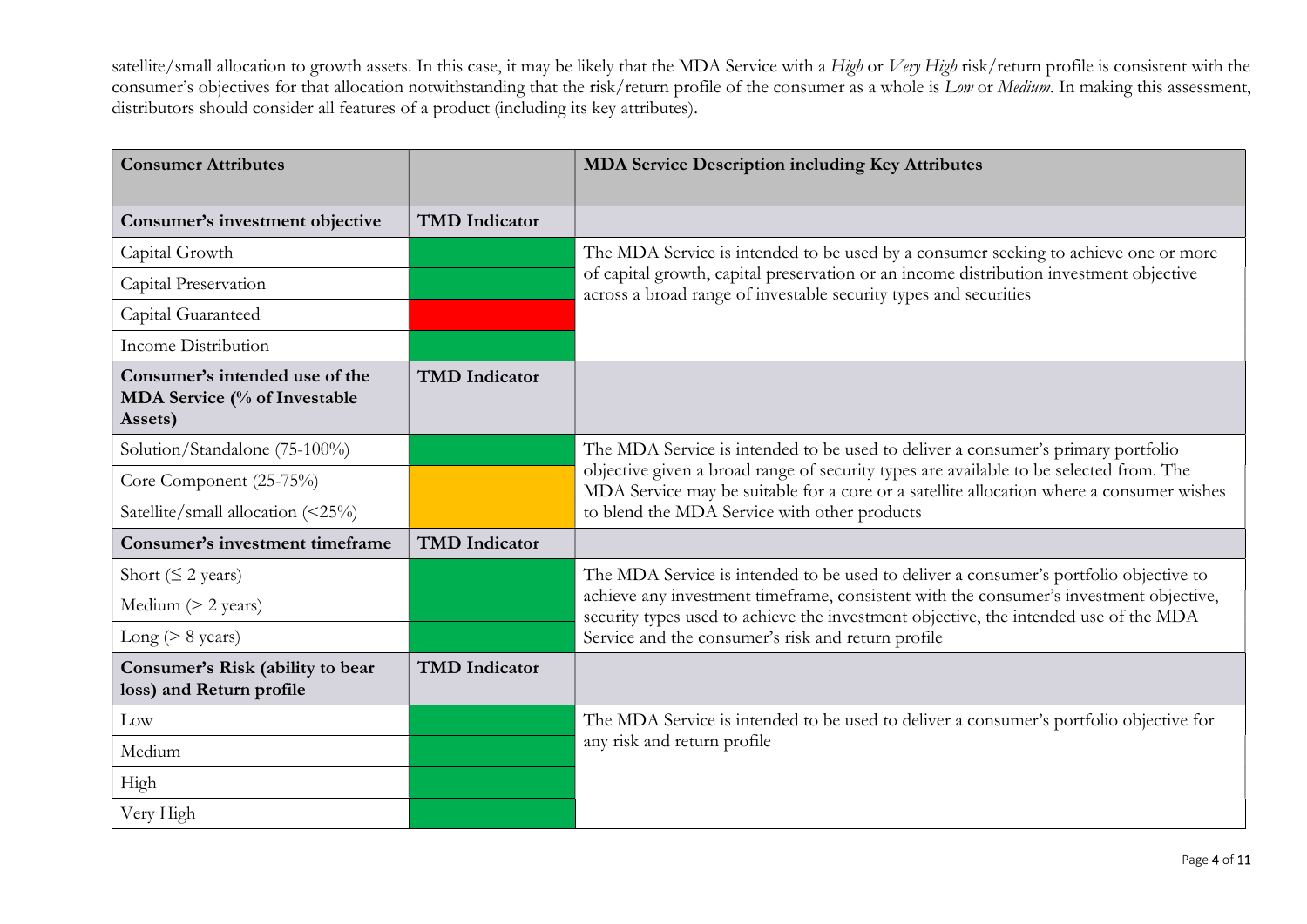| <b>Consumer Attributes</b>                                                                  |                      | <b>MDA Service Description including Key Attributes</b>                                                                                                                                      |
|---------------------------------------------------------------------------------------------|----------------------|----------------------------------------------------------------------------------------------------------------------------------------------------------------------------------------------|
| Consumer's need to withdraw<br>money                                                        | <b>TMD</b> Indicator |                                                                                                                                                                                              |
| Daily                                                                                       |                      | The MDA Service provides for investment in a range of security types including cash,                                                                                                         |
| Weekly                                                                                      |                      | ASX listed securities and other structures, international securities, unlisted managed funds,<br>and term deposits. Each of these security types are likely to be liquid in a month but only |
| Monthly                                                                                     |                      | part of the consumers portfolio value may be available where withdrawals are required in a                                                                                                   |
| Quarterly                                                                                   |                      | shorter timeframe                                                                                                                                                                            |
| Annually or longer                                                                          |                      |                                                                                                                                                                                              |
| <b>Consumer's Other requirements</b>                                                        | <b>TMD</b> Indicator | <b>MDA Service Description including Key Attributes</b>                                                                                                                                      |
| Individual tax management of<br>investments                                                 |                      | Investments are held directly for each consumer in a discrete portfolio and not pooled,<br>although the MDA Service may be used to invest in pooled investments                              |
| Visibility / transparency of portfolio<br>holdings                                          |                      | Each investment made through the MDA Service is reported separately through reports<br>available, although investments held within managed funds are not directly visible                    |
| Ability to customise portfolio or<br>accommodate other holdings                             |                      | The MDA Service offers the ability to exclude or vary holdings in particular investments                                                                                                     |
| Ability to include in specie transfer of<br>existing investments                            |                      | Existing holdings can be transferred in specie into the MDA Service if appropriate                                                                                                           |
| Management of the portfolio without<br>the consumer needing to approve<br>every transaction |                      | Individual transaction and corporate action decisions are made by the Financial Adviser or<br>Third-Party Manager within the terms of the Investment Program                                 |
| Awareness of or specific inclusion of<br>ESG requirements in portfolio<br>construction      |                      | The MDA Service can be specifically constructed to have regard to ESG factors                                                                                                                |

## Appropriateness

Note: This section is required under RG 274.64–66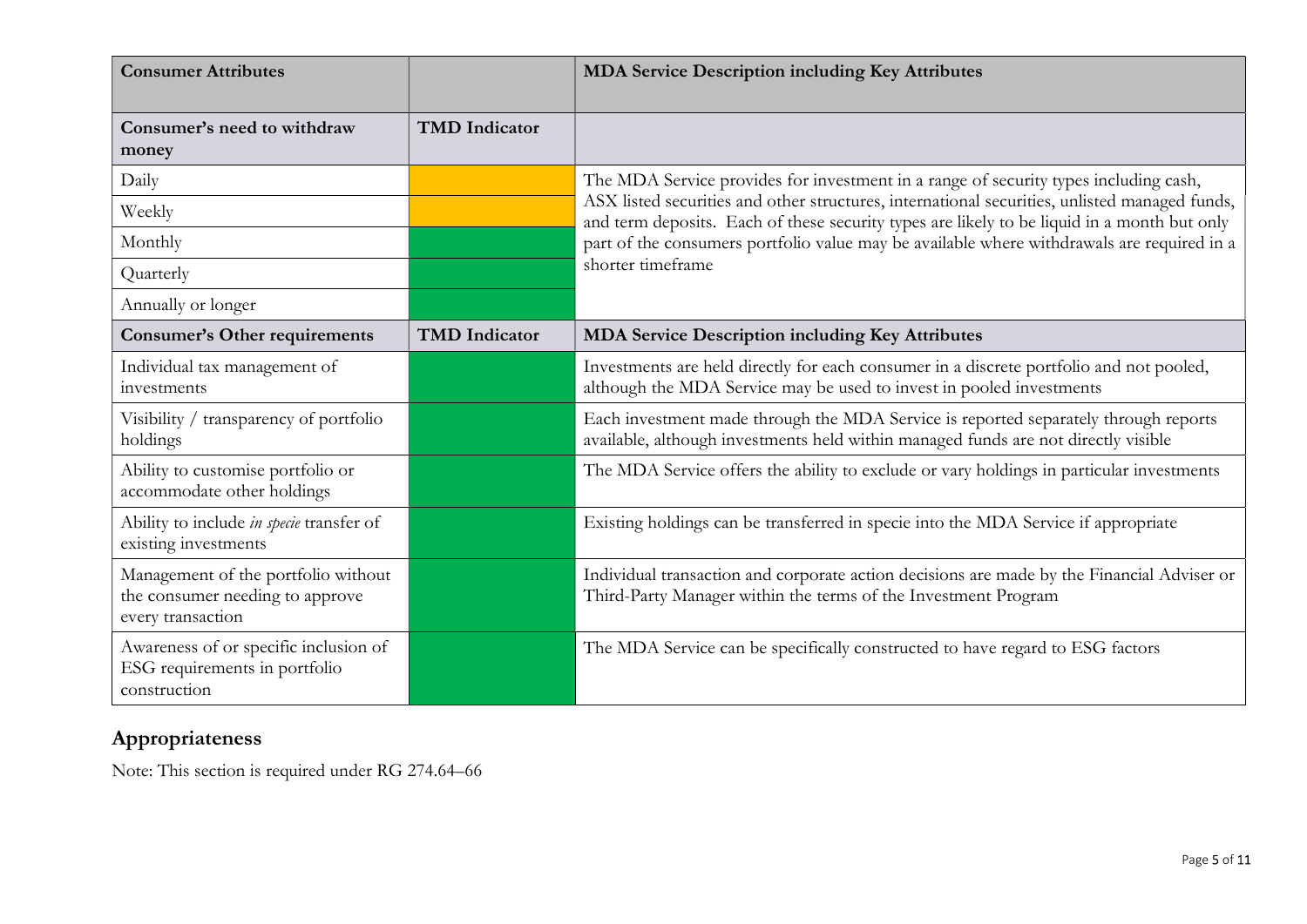The Issuer has assessed the product and formed the view that the product, including its key attributes, is likely to be consistent with the likely objectives, financial situation and needs of consumers in the target market as described above, as the attributes of this product in Column 3 of the table above are likely to be suitable for consumers with the attributes identified with a green TMD Indicator in Column 2.

## Distribution conditions/restrictions

This part is required under section 994B(5)(c) of the Act.

| <b>Distribution Condition</b>                                                                                    | <b>Distribution Condition Rationale</b>                                                                                                                                                                                                                                                                                                                                                                                           | applicable |
|------------------------------------------------------------------------------------------------------------------|-----------------------------------------------------------------------------------------------------------------------------------------------------------------------------------------------------------------------------------------------------------------------------------------------------------------------------------------------------------------------------------------------------------------------------------|------------|
| Only suitable for distribution to consumers who have received personal<br>financial product advice               | A consumer may only invest through the MDA<br>Service if they have received personal financial<br>product advice from a representative of an AFSL<br>(Financial Adviser) that it is appropriate for the<br>consumer, and must continue to have access to<br>personal financial product advice and where the<br>continuing suitability of the MDA Service is<br>reviewed and confirmed to the consumer at least<br>every 13 months |            |
| Consumers must agree to the terms and conditions of uXchange,<br>broker agreements and other provider agreements | A consumer may only invest in the MDA Service if<br>they become a member of uXchange by signing the<br>uXchange application form and execute agreements<br>with a stockbroker approved by the Issuer, an ADI<br>approved by the Issuer and any other party required<br>by the Issuer                                                                                                                                              |            |

| <b>Review triggers</b>                                                                                                                                    |
|-----------------------------------------------------------------------------------------------------------------------------------------------------------|
| This part is required under section $994B(5)(d)$ of the Act.                                                                                              |
| Material change to key attributes, terms and conditions and/or fees                                                                                       |
| Key attributes have not performed as disclosed by a material degree and for a material period                                                             |
| Determination by the Issuer of an ASIC reportable Significant Dealing                                                                                     |
| Material or unexpectedly high number of complaints (as defined in section 994A(1) of the Act) about the MDA Service or distribution of the MDA<br>Service |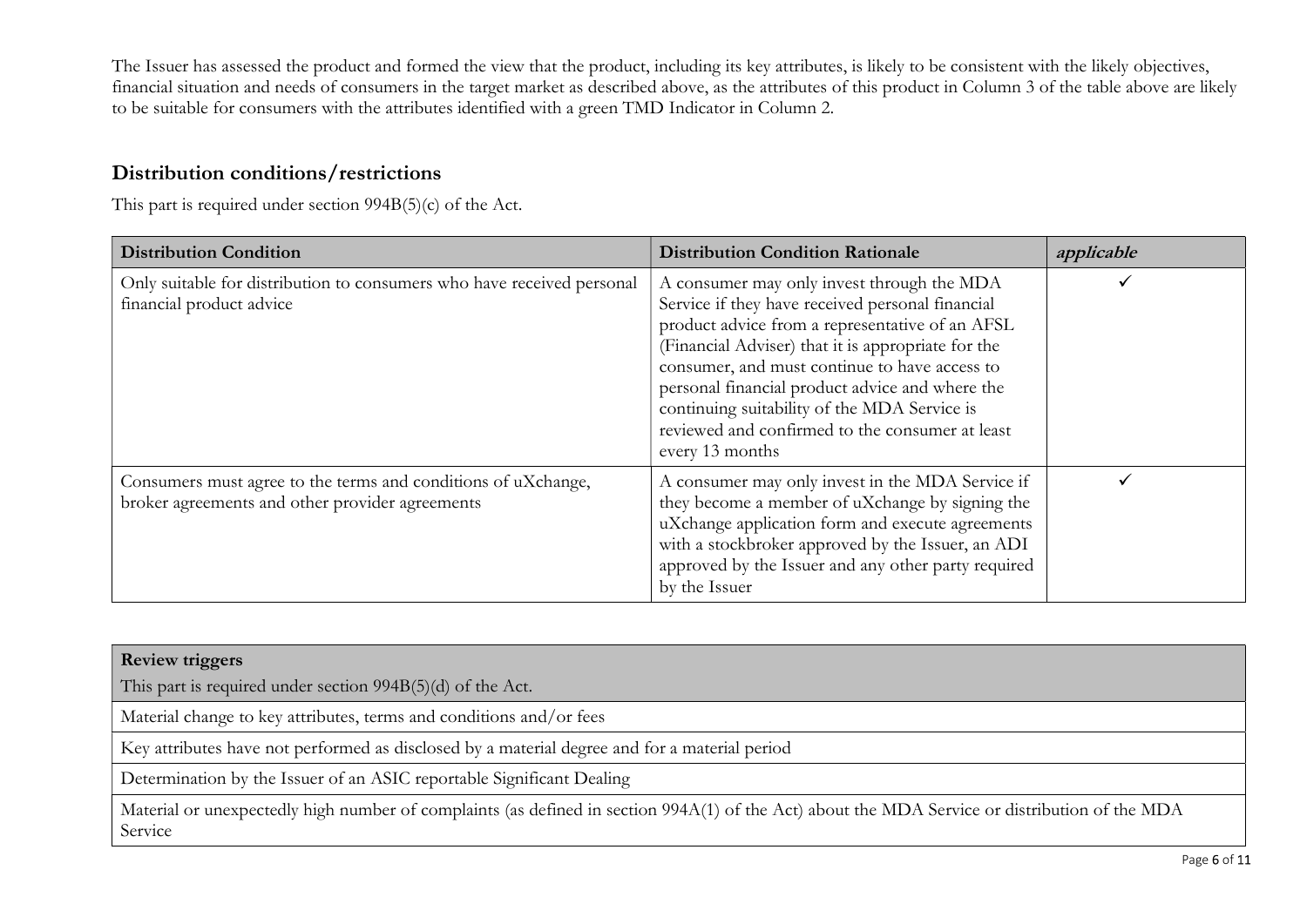### Review triggers

This part is required under section 994B(5)(d) of the Act.

The use of Product Intervention Powers, regulator orders or directions that affects the MDA Service

| <b>Mandatory review periods</b><br>This part is required under section $994B(5)(e)$ and (f) of the Act. |                           |
|---------------------------------------------------------------------------------------------------------|---------------------------|
| <b>Review period</b>                                                                                    | Maximum period for review |
| Initial review                                                                                          | 12 months                 |
| Subsequent review                                                                                       | 12 months                 |

| Distributor reporting requirements<br>This part is required under section $994B(5)(g)$ and (h) of the Act.                                                                                                                       |                                                                                                                             |                                                   |
|----------------------------------------------------------------------------------------------------------------------------------------------------------------------------------------------------------------------------------|-----------------------------------------------------------------------------------------------------------------------------|---------------------------------------------------|
| <b>Reporting requirement</b>                                                                                                                                                                                                     | <b>Reporting period</b>                                                                                                     | Which distributors this<br>requirement applies to |
| Complaints (as defined in section 994A(1) of the Act) relating<br>to the product design, product availability and distribution.<br>The distributor should provide all the content of the<br>complaint, having regard to privacy. | Within 10 business days following end of calendar<br>quarter                                                                | All distributors                                  |
| Significant dealing outside of target market, under s994F(6) of<br>the Act.                                                                                                                                                      | As soon as practicable but no later than 10 business days<br>after distributor becomes aware of the significant<br>dealing. | All distributors                                  |
| See Definitions for further detail.                                                                                                                                                                                              |                                                                                                                             |                                                   |

Distributors must report to the Issuer using the method specified by the Issuer at www.mdaoperator.com.au This link also provides contact details relating to this TMD for the Issuer.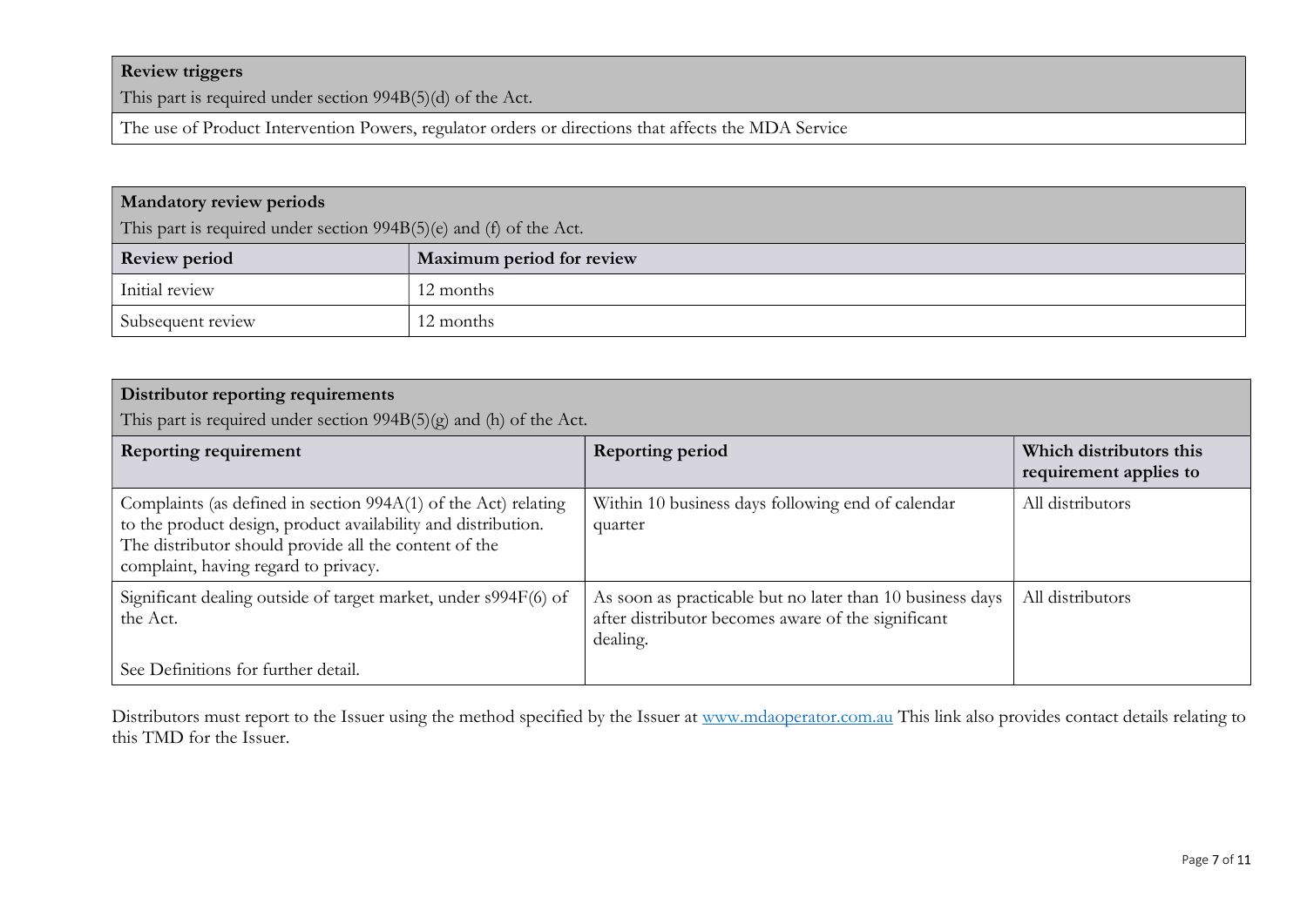# Definitions

| Term                                                     | Definition                                                                                                                                                                                                                                                                                                                                      |  |  |
|----------------------------------------------------------|-------------------------------------------------------------------------------------------------------------------------------------------------------------------------------------------------------------------------------------------------------------------------------------------------------------------------------------------------|--|--|
| Consumer's investment objective                          |                                                                                                                                                                                                                                                                                                                                                 |  |  |
| Capital Growth                                           | The consumer seeks to invest in a product designed to generate capital return. The consumer prefers exposure to<br>growth assets (such as shares or property) or otherwise seeks an investment return above the current inflation<br>rate.                                                                                                      |  |  |
| Capital Preservation                                     | The consumer seeks to invest in a product to reduce volatility and minimise loss in a market down-turn. The<br>consumer prefers exposure to defensive assets (such as cash or fixed income securities) that are generally lower in<br>risk and less volatile than growth investments.                                                           |  |  |
| Capital Guaranteed                                       | The consumer seeks a guarantee or protection against capital loss whilst still seeking the potential for capital<br>growth (typically gained through a derivative arrangement). The consumer would likely understand the<br>complexities, conditions and risks that are associated with such products.                                          |  |  |
| Income Distribution                                      | The consumer seeks to invest in a product designed to distribute regular and/or tax-effective income. The<br>consumer prefers exposure to income-generating assets (typically, high dividend-yielding equities, fixed income<br>securities and money market instruments).                                                                       |  |  |
| Consumer's intended product use (% of Investable Assets) |                                                                                                                                                                                                                                                                                                                                                 |  |  |
| Solution/Standalone (75-100%)                            | The consumer intends to hold the investment as either a part or the majority (up to 100%) of their total <i>investable</i><br>assets (see definition below). The consumer typically prefers exposure to a product with at least High portfolio<br>diversification (see definitions below).                                                      |  |  |
| Core Component (25-75%)                                  | The consumer intends to hold the investment as a major component, up to 75%, of their total <i>investable assets</i> (see<br>definition below). The consumer typically prefers exposure to a product with at least Medium portfolio diversification<br>(see definitions below).                                                                 |  |  |
| Satellite (<25%)                                         | The consumer intends to hold the investment as a smaller part of their total portfolio, as an indication it would<br>be suitable for up to 25% of the total <i>investable assets</i> (see definition below). The consumer is likely to be<br>comfortable with exposure to a product with Low portfolio diversification (see definitions below). |  |  |
| <b>Investable Assets</b>                                 | Those assets that the consumer has available for investment, excluding the family home.                                                                                                                                                                                                                                                         |  |  |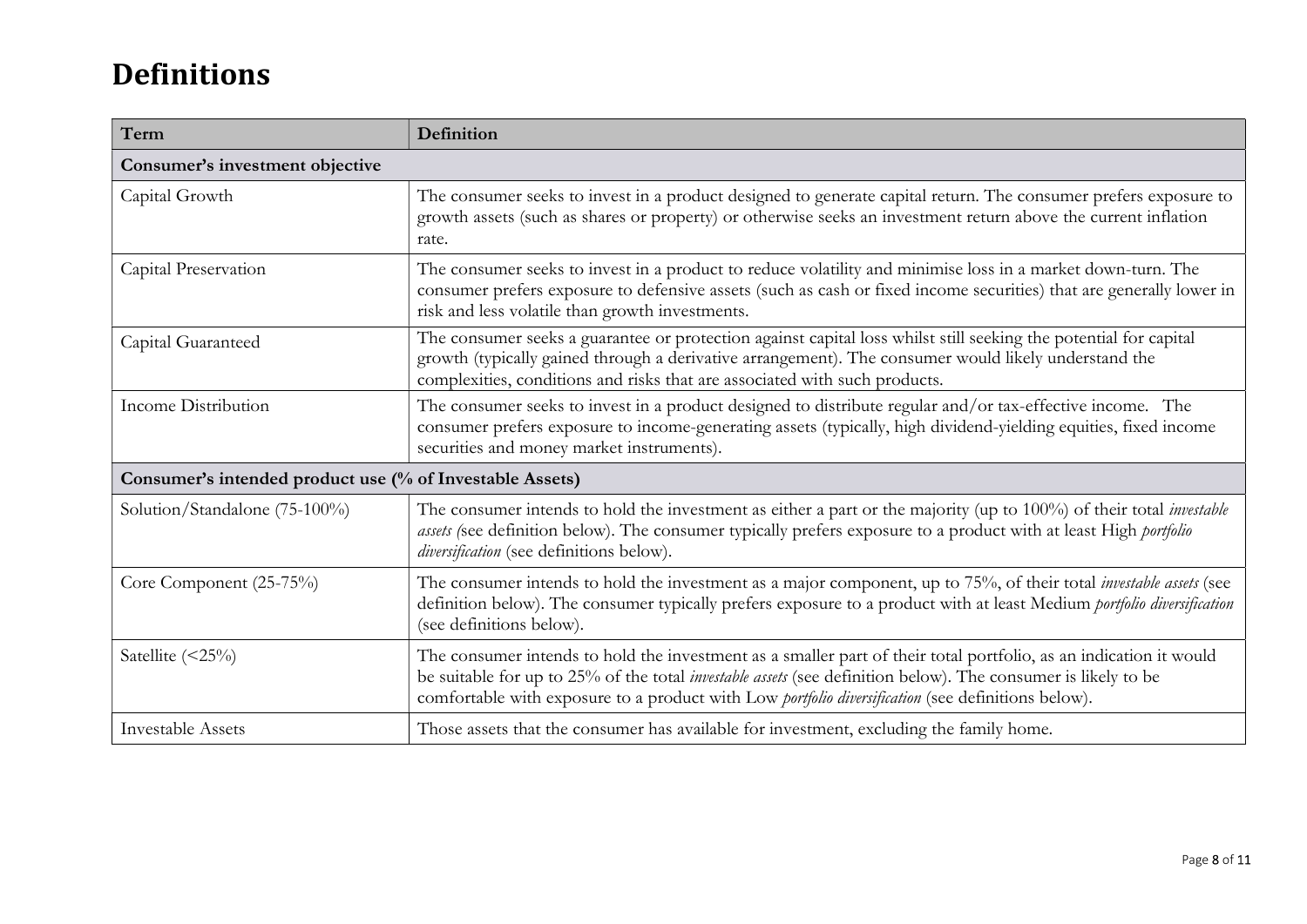| Consumer's intended investment timeframe                                                                                                                                                                                                                                                                                                                                                                                                                                                                               |                                                                                                                                                                                                                 |  |
|------------------------------------------------------------------------------------------------------------------------------------------------------------------------------------------------------------------------------------------------------------------------------------------------------------------------------------------------------------------------------------------------------------------------------------------------------------------------------------------------------------------------|-----------------------------------------------------------------------------------------------------------------------------------------------------------------------------------------------------------------|--|
| Short ( $\leq$ 2 years)                                                                                                                                                                                                                                                                                                                                                                                                                                                                                                | The consumer has a short investment timeframe and may wish to redeem within two years.                                                                                                                          |  |
| Medium $(> 2 \text{ years})$                                                                                                                                                                                                                                                                                                                                                                                                                                                                                           | The consumer has a medium investment timeframe and is unlikely to redeem within two years.                                                                                                                      |  |
| Long ( $> 8$ years)                                                                                                                                                                                                                                                                                                                                                                                                                                                                                                    | The consumer has a long investment timeframe and is unlikely to redeem within eight years.                                                                                                                      |  |
| Consumer's Risk (ability to bear loss) and Return profile                                                                                                                                                                                                                                                                                                                                                                                                                                                              |                                                                                                                                                                                                                 |  |
|                                                                                                                                                                                                                                                                                                                                                                                                                                                                                                                        | A consumer's desired product return profile would generally take into account the impact of fees, costs and taxes.                                                                                              |  |
| Low                                                                                                                                                                                                                                                                                                                                                                                                                                                                                                                    | The consumer is conservative or low risk in nature, seeks to minimise potential losses and is comfortable with a<br>low target return profile.                                                                  |  |
|                                                                                                                                                                                                                                                                                                                                                                                                                                                                                                                        | Consumer typically prefers defensive assets such as cash and fixed income.                                                                                                                                      |  |
| Medium                                                                                                                                                                                                                                                                                                                                                                                                                                                                                                                 | The consumer is moderate or medium risk in nature, seeking to minimise potential losses and comfortable with a<br>moderate target return profile.                                                               |  |
|                                                                                                                                                                                                                                                                                                                                                                                                                                                                                                                        | Consumer typically prefers a balance of growth assets such as shares, property and alternative assets and<br>defensive assets such as cash and fixed income.                                                    |  |
| High                                                                                                                                                                                                                                                                                                                                                                                                                                                                                                                   | The consumer is higher risk in nature and can accept higher potential losses in order to target a higher target<br>return profile.                                                                              |  |
|                                                                                                                                                                                                                                                                                                                                                                                                                                                                                                                        | Consumer typically prefers predominantly growth assets such as shares, property and alternative assets with only<br>a smaller or moderate holding in defensive assets such as cash and fixed income.            |  |
| Very high                                                                                                                                                                                                                                                                                                                                                                                                                                                                                                              | The consumer has a more aggressive or very high risk appetite, seeks to maximise returns and can accept higher<br>potential losses and possibly other risk factors, such as leverage.                           |  |
|                                                                                                                                                                                                                                                                                                                                                                                                                                                                                                                        | Consumer typically prefers growth assets such as shares, property and alternative assets.                                                                                                                       |  |
| Consumer's need to withdraw money                                                                                                                                                                                                                                                                                                                                                                                                                                                                                      |                                                                                                                                                                                                                 |  |
| Issuers should consider in the first instance the redemption request frequency under ordinary circumstances. However, the redemption request frequency<br>is not the only consideration when determining the ability to meet the consumer's requirement to access capital. To the extent that the liquidity of the<br>underlying investments or possible liquidity constraints (e.g. ability to stagger or delay redemptions) could impact this, this is to be taken into consideration<br>in completing this section. |                                                                                                                                                                                                                 |  |
| Daily/Weekly/Monthly/Quarterly/<br>Annually or longer                                                                                                                                                                                                                                                                                                                                                                                                                                                                  | The consumer seeks to invest in a product which permits redemption requests at this frequency under ordinary<br>circumstances and the Issuer is typically able to meet that request within a reasonable period. |  |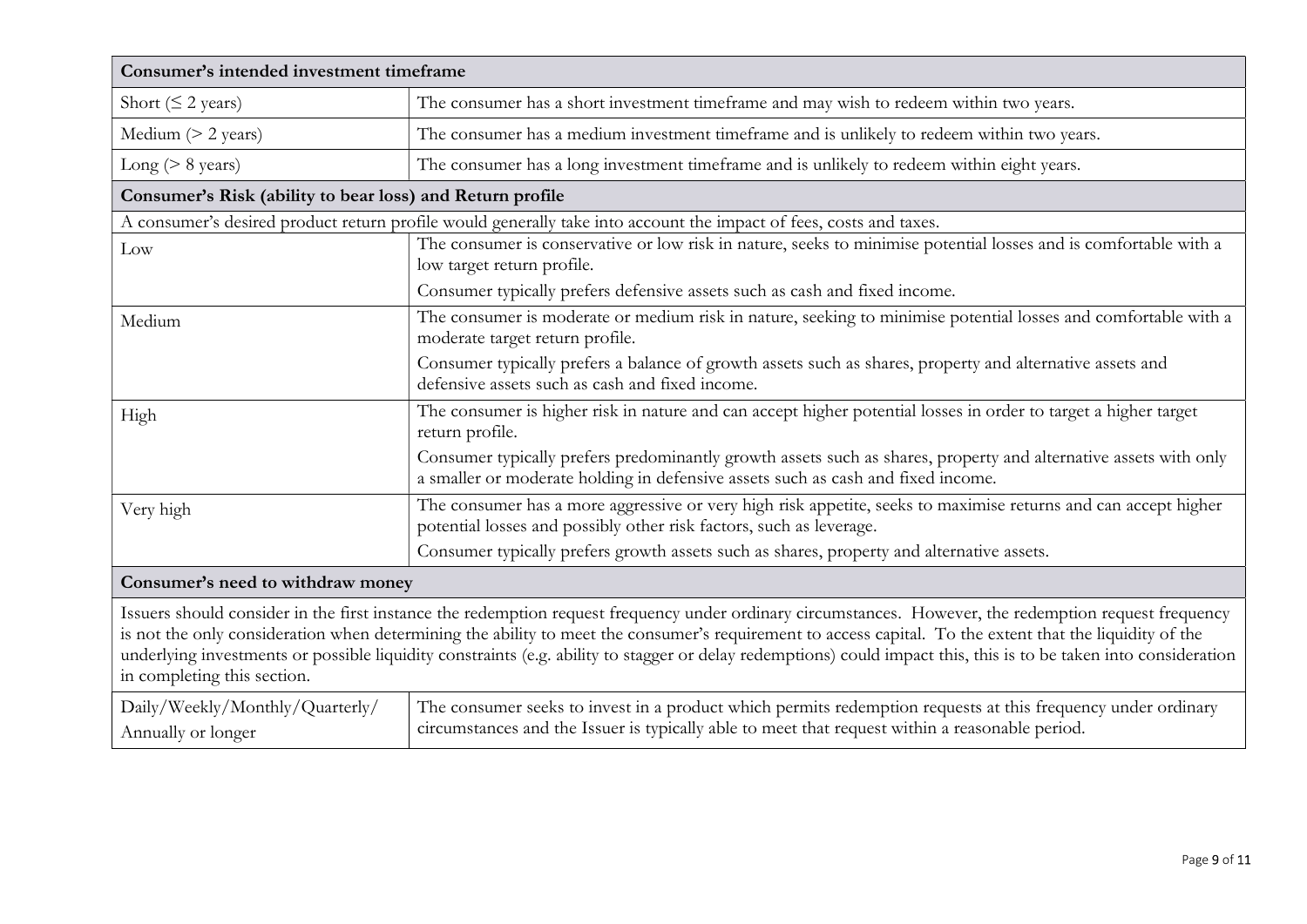| <b>Consumer's Other requirements</b>                                                        |                                                                                                                                                                                                                                                                                                                    |  |
|---------------------------------------------------------------------------------------------|--------------------------------------------------------------------------------------------------------------------------------------------------------------------------------------------------------------------------------------------------------------------------------------------------------------------|--|
| Individual tax management of<br>investments                                                 | The customer is seeking a product that provides the ability to actively manage the consumer's tax position in the<br>recommendations which are made to them                                                                                                                                                        |  |
| Visibility / transparency of portfolio<br>holdings                                          | The consumer is seeking a product that provides a clear understanding of the constituents in their portfolio                                                                                                                                                                                                       |  |
| Ability to customise portfolio or<br>accommodate other holdings                             | The consumer requires the ability to specifically include, exclude or manage specific investments or classes of<br>investment for particular reasons, such as ESG considerations, or because they have existing holdings which need<br>to be accommodated in portfolio design                                      |  |
| Ability to include in specie transfer of<br>existing investments                            | The consumer has existing holdings which they expect to be incorporated into their portfolio and where<br>ownership is to carry on, subject to subsequent portfolio management considerations. This may be for tax,<br>transaction cost or other reasons                                                           |  |
| Management of the portfolio without<br>the consumer needing to approve<br>every transaction | The consumer is willing to delegate to decision making on portfolio changes to a suitably authorised and<br>competent organisation which will operate the account in accordance with the Investment Program                                                                                                        |  |
| Awareness of or specific inclusion of<br>ESG requirements in portfolio<br>construction      | The consumer has expressed a preference for a portfolio which accommodates his or her preferences for ESG<br>considerations to be taken into account in the selection of investments                                                                                                                               |  |
| <b>Distributor Reporting</b>                                                                |                                                                                                                                                                                                                                                                                                                    |  |
| Significant dealings                                                                        | Section 994F(6) of the Act requires distributors to notify the Issuer if they become aware of a significant dealing<br>in the MDA Service that is not consistent with the TMD. Neither the Act nor ASIC defines when a dealing is<br>'significant' and distributors have discretion to apply its ordinary meaning. |  |
|                                                                                             | The Issuer will rely on notifications of significant dealings to monitor and review the MDA Service, this TMD,<br>and its distribution strategy, and to meet its own obligation to report significant dealings to ASIC.                                                                                            |  |
|                                                                                             | Dealings outside this TMD may be significant because:                                                                                                                                                                                                                                                              |  |
|                                                                                             | they represent a material proportion of the overall distribution conduct carried out by the distributor in<br>$\bullet$<br>relation to the MDA Service, or                                                                                                                                                         |  |
|                                                                                             | they constitute an individual transaction which has resulted in, or will or is likely to result in, significant<br>detriment to the consumer (or class of consumer).                                                                                                                                               |  |
|                                                                                             | In each case, the distributor should have regard to:                                                                                                                                                                                                                                                               |  |
|                                                                                             | the nature and risk profile of the product (which may be indicated by the product's risk rating or<br>$\bullet$<br>withdrawal timeframes),                                                                                                                                                                         |  |